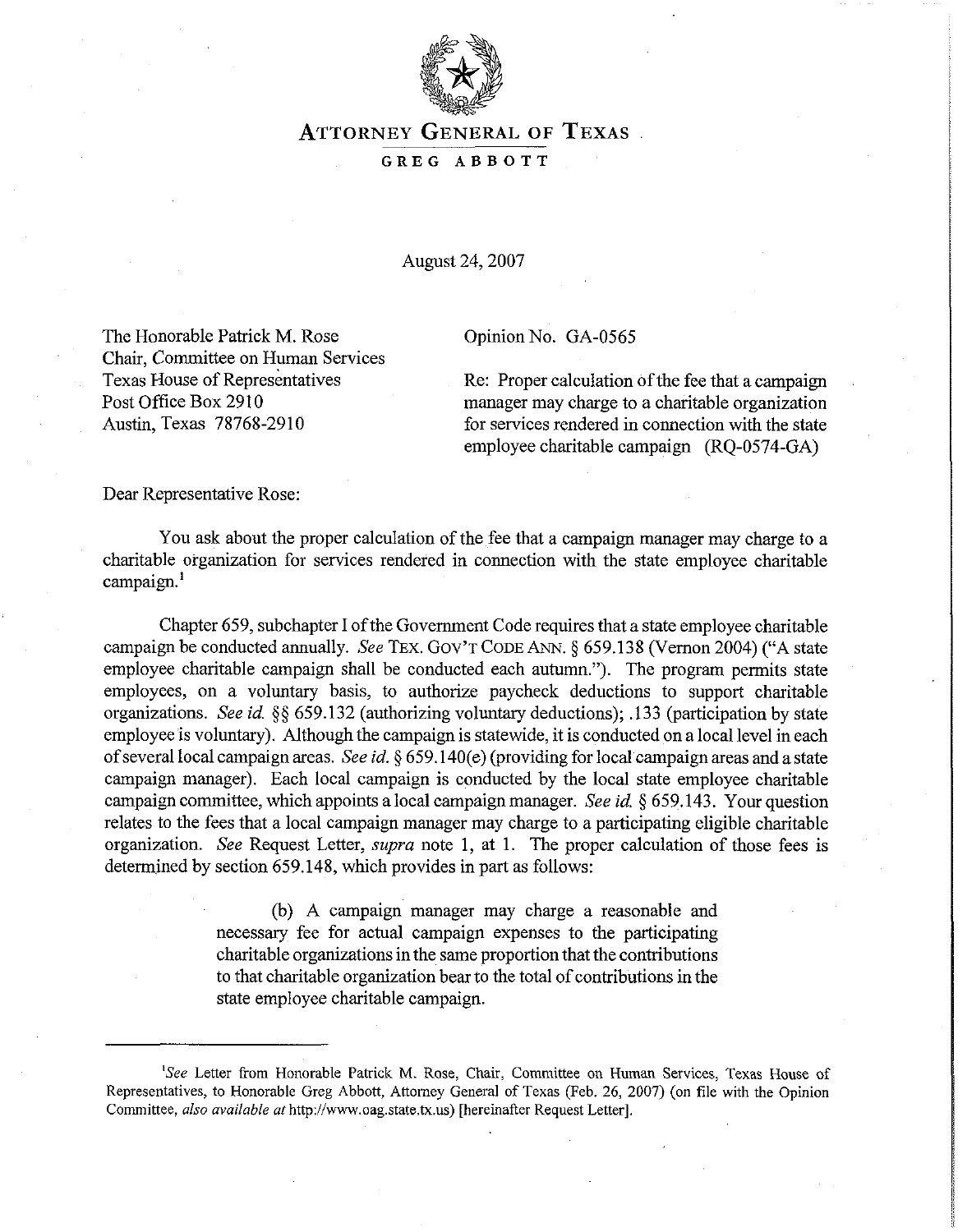(c) **A** fee under Subsection (b) must be based on the combined expenses of the state campaign manager and each local campaign manager and may not exceed 10 percent of the total amount collected in the state employee charitable campaign unless the state policy committee approves a higher amount to accommodate reasonable documented costs.

### TEX. GOV'T CODE ANN. § 659.148(b)-(c) (Vernon 2004).

Section 659.148 sets out a formula for calculating a campaign manager's "reasonable and necessary fee": the fee charged to a charitable organization must be directly related to the proportion that the "contributions to that charitable organization bear to the total of contributions in the state employee charitable campaign" as a whole. *Id.* § 659.148(b). Moreover, the fee must be based on the combined expenses of the state and local campaign manager. *See id.* **3** 659.148(c). Finally the fee may not exceed ten percent of the total amount collected in the state employee charitable campaign. *See id.'* 

You ask, in effect, whether subsection (c) provides that each local campaign manager is limited to a ten percent fee of the total amount of contributions collected for his particular area, or whether the combined fees of the state campaign manager and all local campaign managers are limited to ten percent of the total amount of contributions collected in the aggregate state employee charitable campaign. *See* Request Letter, *supra* note 1, at 1.

Like the courts, this office must construe a statute so as to give effect to the Legislature's intent. *See Liberty Mut. Ins. Co.* **v.** *Garrison Contractors, Inc.,* 966 S.W.2d 482,484 (Tex. 1998). To accomplish that purpose, we begin by looking at the plain and common meaning of the statute's text. *See id.* According to the language of subsection 659.148(c), the fee calculation must be based on the aggregate amount of contributions collected in the entire statewide campaign. Subsection (b) speaks in terms of "the total of contributions." TEX. GOV'TCODE ANN. *5* 659.148(b) (Vernon 2004). Subsection (c) refers to "combined expenses of the state campaign manager and each local campaign manager," and to "10 percent of the *total* amount collected."<sup>3</sup> *Id.*  $\&$  659.148(c) (emphasis added). If, for example, one local campaign manager's expenses exceed ten percent of the contributions collected for his area, he may still be eligible to collect the full amount of his expenditures, provided the combined expenses of the statewide campaign manager and the local campaign managers do not exceed ten percent of the total statewide contributions.

We conclude that the proper calculation of the fee described by section 659.148(c), Government Code, must be based upon the aggregate amount of contributions collected on a statewide basis.

<sup>&</sup>lt;sup>2</sup>The fee *may* exceed ten percent if "the state policy committee approves a higher amount to accommodate reasonable documented costs." TEX. GOV'T CODE ANN. *5* 659.148(c) (Vernon 2004).

<sup>&#</sup>x27;The Comptroller's rules also use the terms "combined expenses" and "total combined fee." *See* **34** TEX. ADMW. CODE *\$5* 326.1,327.1 (2007) (concerning ten percent cap).